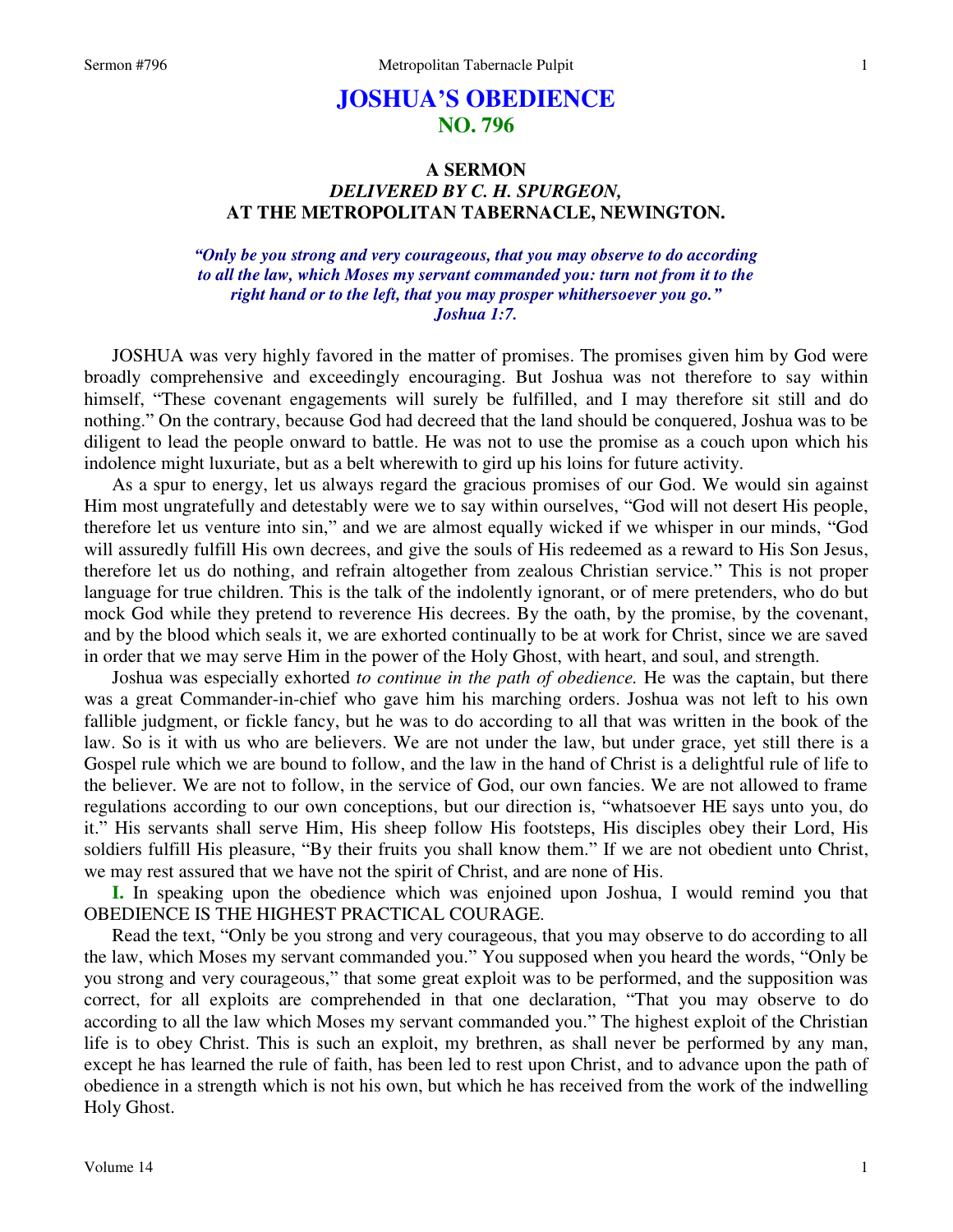The world counts obedience to be a mean-spirited thing, and speaks of rebellion as freedom. We have heard men say, "I will be my own master, I shall follow my own will." To be a free thinker and a free liver seems to be the worldling's glory, and yet if the world could but have sense enough to convict itself of folly, upon indisputable proof being afforded it, it were not difficult to prove that a reviler of the obedient is a fool. Take the world's own martial rule. Who is accounted to be the boldest and the best soldier but the man who is most thoroughly obedient to the captain's command?

There is a story told of the old French wars which has been repeated hundreds of times. A sentinel is set to keep a certain position, and at nightfall, as he is pacing to and fro, the emperor himself comes by. He does not know the password. Straightway the soldier stops him. "You cannot pass," he says. "But I must pass," says the emperor. "No," replies the man, "if you were the little corporal in gray himself, you should not go by," by which, of course, he meant the emperor. Thus the autocrat himself was held in check by order. The vigilant soldier was afterwards handsomely rewarded, and all the world said that he was a brave fellow.

Now, from that instance, and there are hundreds of such which are always told with approbation, we learn that obedience to superior commands, carried out at all hazards, is one of the highest proofs of courage that a man can possibly give, to this the world itself gives its assent. Then surely it is not a low and sneaking thing for a man to be obedient to Him who is the Commander-in-chief of the universe, the King of kings, and Lord of lords. He who would do the right and the true thing in cold blood in the teeth of ridicule, is a bolder man than he who flings himself before the cannon's mouth for fame, ay, and let me add, to persist in scrupulous obedience throughout life may need more courage than even the martyr evinces when once for all he gives himself to burn at the stake.

In Joshua's case, *full obedience to the divine command involved innumerable difficulties.* The command to him was that he should conquer the whole of the land for the favored tribes, and to the best of his ability he did it, but he had to besiege cities which were walled up to heaven, and to fight with monarchs whose warriors came to battle in chariots of iron, armed with scythes. The first conflicts were something terrible. If he had not been a bold and able soldier, he would have put away his sword and desisted from the strife, but the spirit of obedience sustained him.

Though you and I have no Hivites and Jebusites to kill, no cities to pull down, no chariots of iron to encounter, yet we shall find it no easy thing to keep to the path of Christian consistency. Count well the cost, you who have just enlisted under my Lord's banner, you shall not find it to be child's play to "follow the Lamb whithersoever He goes." To put on the pilgrim's dress of white linen, and then carelessly to bespatter it with unholiness, and anon to profess repentance only to fall again, and bemire it in the dirt, and then time after time to wash it, or say you have washed it—this is easy enough. Fits and starts of godliness many have who end their lives in despair.

The Christianity of some people costs them little cross-bearing, much less any "resisting unto blood, striving against sin." A merely nominal profession is easy enough to make and to maintain after the manner of the times, but to be a Christian indeed, through and through, to eat, and drink, and sleep eternal life, to live the life of God on earth—this is the work, this is the difficulty. You will need to have the strength of Samson, and something more, to pluck up the gates which block up your onward road, a strength divine must be yours if you are to keep the crown of the causeway against all comers.

Moreover, Joshua had not only difficulties to meet with, but *he made a great many enemies through his obedience.* This was naturally so. As soon as it was known that Jericho had been taken, that Ai had been carried by assault, then we read of first one confederation of kings, and then of another, their object being to destroy the power of Joshua, since these kings well knew that he would crush them if they did not crush him.

Now, the Christian is in a like plight. He will be sure to make enemies. It will be one of his objectives to make none, but, on the other hand, if to do the right, and to believe the true, and to carry out the honest, should make him lose every earthly friend, he will count it but a small loss, since his great Friend in heaven will be yet more friendly and reveal Himself to him more graciously than ever. O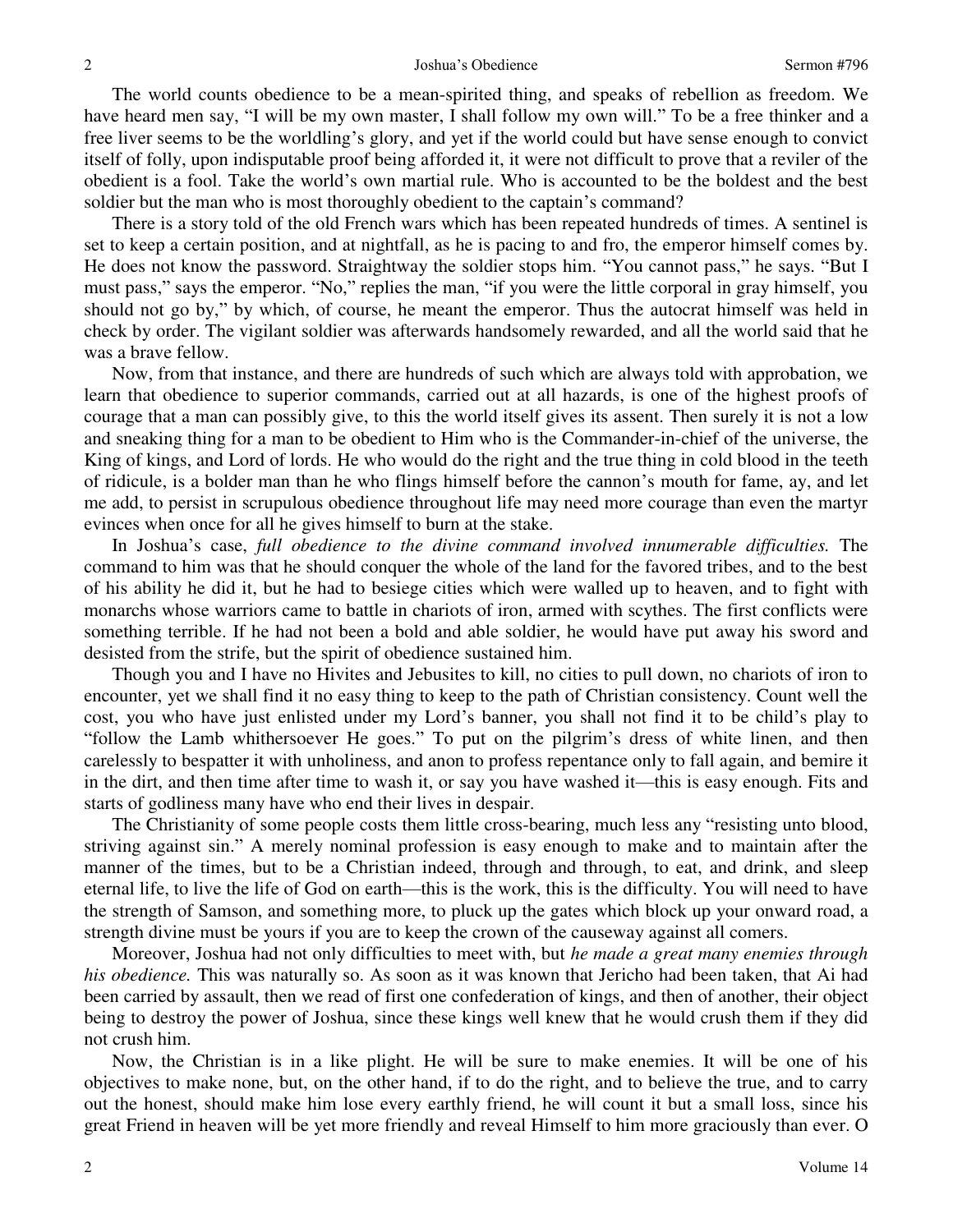you who have taken up His cross, know you not what your Master said? "I am come to set a man at variance against his father, and the daughter against her mother, and the daughter-in-law against her mother-in-law. And a man's foes shall be they of his own household."

Christ is the great Peacemaker, but before peace, He brings war. Where the light comes, the darkness must retire. Where truth is, the lie must flee, or, if it abides, there must be a stern conflict, for the truth cannot and will not lower its standard, and the lie must be trodden under foot. If you follow Christ, you shall have all the dogs of the world yelping at your heels. If you mince matters, and hold with the hare and run with the hounds, you may be a Christian and a worldling too, after a sort, but if you would live so as to stand the test of the last tribunal, depend upon it the world will not speak well of you. He who has the friendship of the world will find that he is an enemy to God, but if you are true and faithful to the Most High, men will resent your unflinching fidelity, since it is a testimony against their iniquities.

Fearless of all consequences, you must do the right. You will need the courage of a lion unhesitatingly to pursue a course which shall turn your best friend into your fiercest foe, but for the Love of Jesus you must do it. For the truth's sake to hazard reputation and affection, is such a deed that to do it constantly you will need a degree of moral principle which only the Spirit of God can work in you, yet turn not your back like a coward, but play the man.

Yet, again, Joshua, in his obedience, needed much courage because *he had undertaken a task which involved, if he carried it out, long years of perseverance.* After he had captured one city, he must go on to attack the next fortress. The days were not long enough for his battles. He bids the sun stand still, and the moon is stayed, and even when that long day has passed, yet the morning sees him sword in hand still. Joshua was like one of those old knights who slept in their armor. He was always fighting. His sword must have been well hacked, and often must his armor have been blood red. He had before him a lifelong enterprise.

Such is the life of the Christian, a warfare from end to end. As soon as you are washed in Christ's blood and clothed in His righteousness, you must begin to hew your way through a lane of enemies right up to the eternal throne. Every foot of the way will be disputed, not an inch will Satan yield to you. You must continue daily to fight. "He who endures to the end, the same shall be saved," not the beginner who commences in his own strength, and soon comes to an end, but he who, girt about with divine grace, with the Spirit of God within him, determines to hold on till he has smitten the last foe, and never leaves the battlefield till he has heard the word, "Well done, good and faithful servant!"

Let the man who says that the Christian's life is lowly and devoid of manliness, let him go and learn wisdom before he speaks, for of all men the persevering believer is the most manly. You who boast of yourself, of your courage in sinning, you yield to the foe, you are a cringing cur, you turn tail upon the enemy, you court the friendship of the world, you have not courage enough to dare to do the right and the true, you have passed under the yoke of Satan and your own passions, and to conceal your own cowardice, you are base enough to call the brave Christian a coward. Out on you, for adding lying to your other vices!

*Oftentimes, if we follow Christ we shall need to be brave indeed in facing the world's customs.* You will find it so, young man, in a mercantile house. You will find it so, husband, even in connection with your own wife and children, if they are unsaved. Children have found this so in school. Traders find it so in the marketplace. He that would be a true Christian had need wear a stout heart.

There is a story told of Dr. Adam Clarke, which shows the courage which the youthful Christian sometimes needs. When he was in a shop in the town of Colerain, they were preparing for the annual fair, and some rolls of cloth were being measured. One of them was too short, and the master said, "Come, Adam, you take that end, and I will take the other, and we will soon pull it, and stretch it till it is long enough." But Adam had no hands to do it with, and no ears to hear his master's dishonest order, and at last he flatly refused, whereupon the master said, "You will never make a tradesman, you are good for nothing here, you had better go home, and take to something else." Now that thing may not be done now, for men do not generally cheat in that open downright kind of way nowadays, but they cheat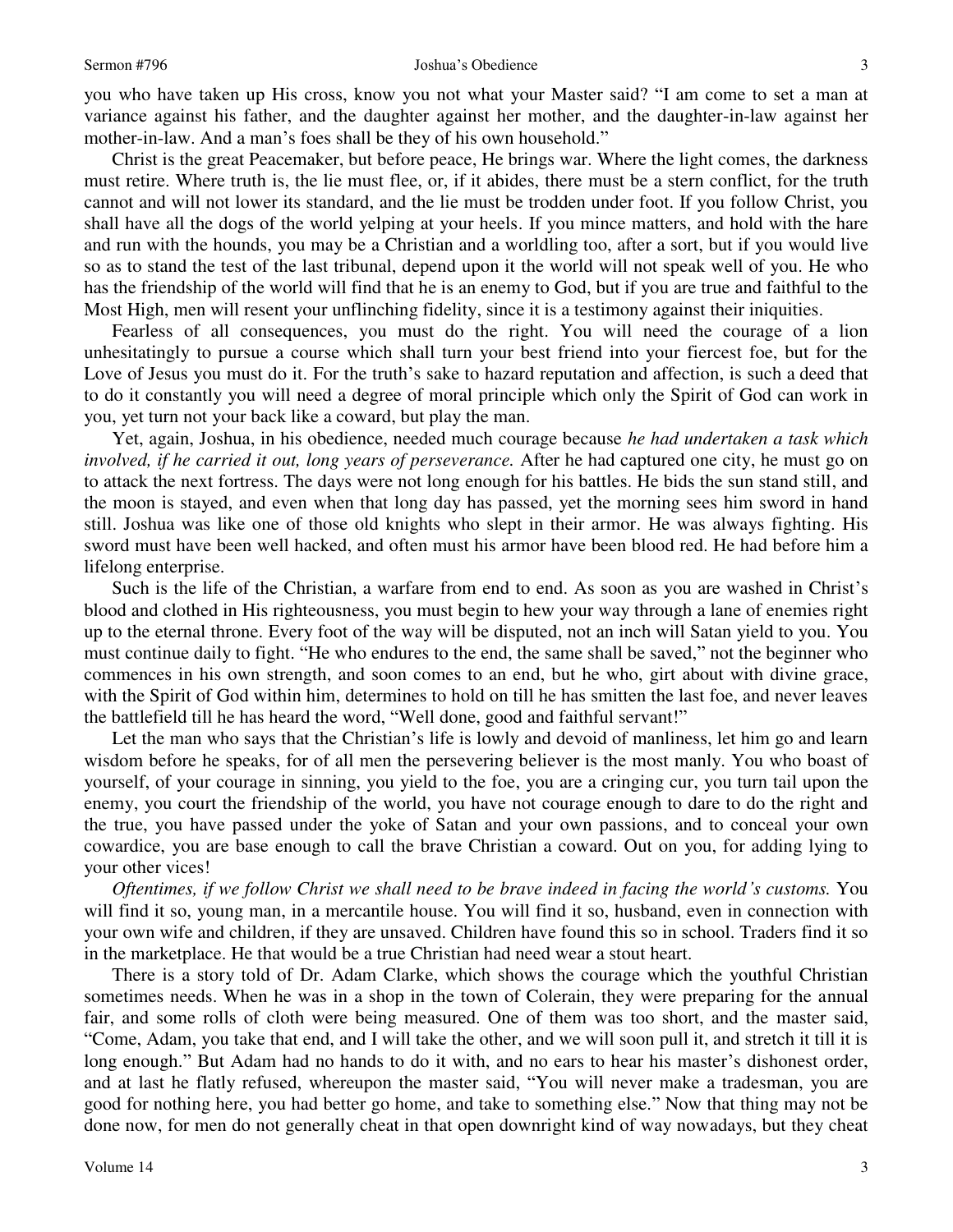after more roguish fashions. The records of the bankruptcy court will tell you what I mean. Bankruptcies, one after another of the same person are doubled-distilled thieving, generally, not oldfashioned thieving like that which once brought men to transportation and to the gallows, but something worse than highway robbery and burglary.

The genuine Christian will every now and then have to put his foot down and say, "No, I cannot, and I will not be mixed up with such a thing as that," and he will have to say this to his master, to his father, to his friend, whose respect he desires to gain, and who may be of the greatest possible assistance to him in life. But if it be your duty, my dear brother and sister, thus to do the right, do it if the skies fall. Do it if poverty should stare you in the face. Do it if you should be turned into the streets tomorrow. You shall never be a loser by God in the long run, and if you have to suffer for righteousness' sake, blessed are you! Count yourselves to be happy that you have the privilege of making any sacrifice for the sake of conscience, for in these days we have not the power to honor God as they did who went to prison, and to the rack, and to the stake, let us not, therefore, cast aside other opportunities which are given to us of showing how much we love the Lord, and how faithfully we desire to serve Him. Be very courageous to do what the Lord Jesus bids you in all things, and let men judge you to be an idiot if you will, you shall be one of the Lord's champions, a true Knight of the Cross.

**II.** Secondly, I learn from the text that THE EXACTNESS OF OBEDIENCE IS THE ESSENCE OF OBEDIENCE. "That you may observe to do according to all the law, which Moses my servant commanded you: turn not from it to the right hand or to the left."

The world says, "We must not be too precise." Hypocritical world! The world means that it would be glad to get rid of God's law altogether, but as it scarcely dares to say that point-blank, it cants with the most sickening of all cant, "We must not be too particular, or too nice." As one once said to an old Puritan, "Many people have rent their consciences in halves, could not you just make a little nick in yours?" "No," he said, "I cannot, for my conscience belongs to God." "We must live, you know," said a money-loving shopkeeper, as his excuse for doing what he could not otherwise defend. "Yes, but we must die," was the reply, "and therefore we must do no such thing." There is no particular necessity for any of us living. We are probably better dead, if we cannot live without doing wrong.

The very essence of obedience, I have said, lies in exactness. Probably your child, if sometimes disobedient, would still, as a general rule, do what you told him. It would be in the little things that thoroughgoing and commendable obedience would appear. Let the world judge of this for itself. Here is an honest man. Do people say of him, "He is such an honest man that he would not steal a horse"? No, that would not prove him to be very honest, but they say, "He would not even take a pin that did not belong to him." That is the world's own description of honesty, and surely when it comes to obedience to God it ought to be the same.

Here is a merchant, and he boasts, "I have a clerk, who is such a good accountant that you would not find a mistake of a single penny in six months' reckoning." It would not have meant much if he had said, "You would not find a mistake of ten thousand pounds in six months' reckoning." And yet if a man stands to little things, and is minute and particular, worldlings charge him with being too stringent, too strict, too strait-laced, and I know not what besides, while all the time, according to their own showing, the essence of honesty and of correctness is exactness in little things. If I profess to obey the Lord Jesus Christ, the crucial test will not be in great actions, but in little ones.

My dear brethren, I wish the Christian church really thought this. There is so much in many churches of trifling with words—I mean by people professing to believe what is not believed—putting another meaning upon words than what is the plain natural sense, which is nothing better, I conceive, than lying in the sight of God. I know, too, members of churches who say, "I do not approve of a great deal that is in our creed," and yet they remain members of such a church. I do not understand it. I cannot comprehend how a man can bear to partake in the doings of any church, whatever that church may be, when he knows those doings to be wrong—making it a part of his religion to do wrong, winking at and shutting his eye to what his own conscience tells him is not according to the will of God.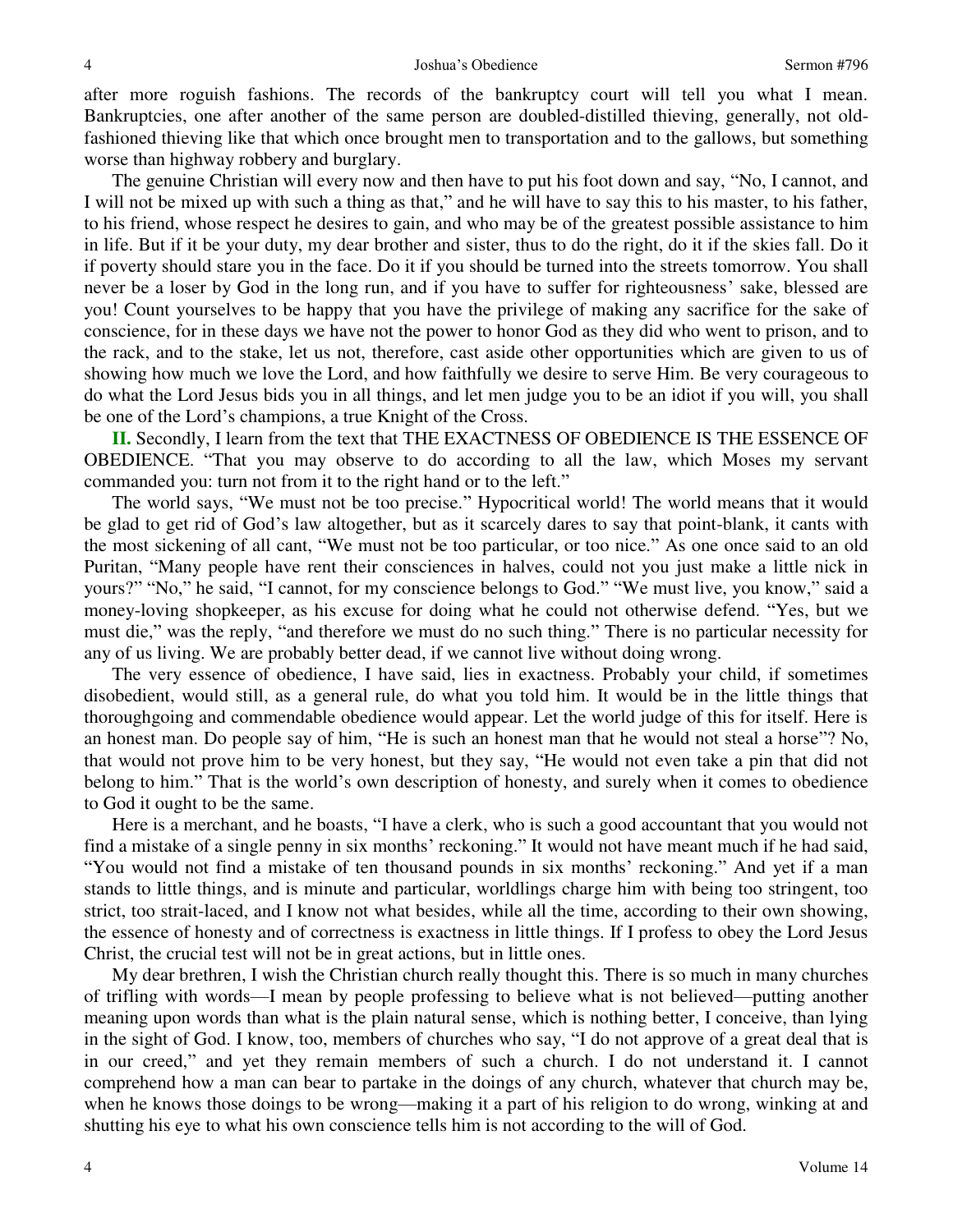#### Sermon #796 Joshua's Obedience

If I thought that in any of our proceedings in this place we did not do according to God's mind, I would humbly desire to alter at once, and I do pray that we, as a church, whenever we err, or in anything may not have acted according to Scripture, may be willing to bring ourselves to Holy Scripture, and to be always schooling our minds to the will of the Lord Jesus Christ, so that we may do that will in all things. The church may be wrong in a great many points, and yet be accepted before God, because the conscience of the church may not be enlightened, but what I plead for is that as far as our conscience is enlightened, we are bound to act up to it, and that we have no right to do anything about which we cannot be sure that we are right, and no right to be uniting ourselves to any body of professors who are not carrying out the Lord's commands and laws in all things so far as we can judge. Not in some things, but in all things we are to be observant of the divine will.

Is there any ordinance of Christ which some of you have never attended to? Have you attended to baptism and the Lord's Supper? I charge you, before the living God, see to it as you value your own peace of mind. "He who knows his master's will, and does it not, shall be beaten with many stripes." I am not now speaking of the discipline of the law—the Christian is not under that—*I am* speaking, however, of the discipline of Christ's own house, over which Christ is the Master, and this is the law of Christ's house—if we will not be obedient we shall not abide in the comfortable enjoyment of His love, but we shall be chastened, and scourged, and smitten, until we become willing to yield ourselves up to the Lord's mind. Through thick and thin, through fair and foul, through poverty or wealth, through shame or honor, Christian, cling close to your Master. Be you among those virgin-souls, who—

### *"Whithersoever the Lamb does lead, From His footsteps ne'er depart."*

Those are the men who shall be honored of heaven, who have peace with God unspeakable within their souls today, and shall have the brightest crowns of immortality upon their brows tomorrow. The exactness of obedience is the very essence of obedience, let us keep to it, then.

**III.** But now, thirdly, THE PATH OF OBEDIENCE IS GENERALLY A MIDDLE PATH. "Turn not from it, to the right hand or to the left."

There is sure to be a right hand, there is sure to be a left hand, and both are probably wrong. There will be extremes on either side. I believe that this is true in ten thousand things in ordinary life, and also true in spiritual things in very many respects.

*The path of truth in doctrine is generally a middle one.* There are certain tremendous truths, such as divine sovereignty, the doctrine of election, covenant transactions, and so forth, and some men cast such a loving eye upon these truths that they desire to be, and are, quite blind to all other truths besides. These great and precious doctrines take up the whole field of their vision, while another and equally valuable part of God's Word is either left unread, or else twisted around into some supposed reconciliation with the first-named truths.

Then, again, there are others who think much of man. They have deep sympathy with the human race. They see man's sin and ruin, and they are much charmed with the mercy of God and the invitations of the Gospel which are given to sinners, and they become so entranced with these truths in connection with the responsibility of man, and man's free agency, that they will see nothing else, and declare all other doctrines, except these, to be delusions. If they admit the doctrines of grace to be true, they think them valueless, but they generally consider them to be untrue altogether. It seems to me that the path of truth is to believe them both, to hold firmly that salvation is by grace, and to hold with equal firmness that the ruin of any man is wholly and entirely his own fault, to maintain the sovereignty of God, and to hold the responsibility of man also, to believe in the free agency of both God and man, neither to dishonor God by making Him a lackey to His creatures' will, nor, on the other hand, to rid man of all responsibility, by making him to be a mere log or a machine.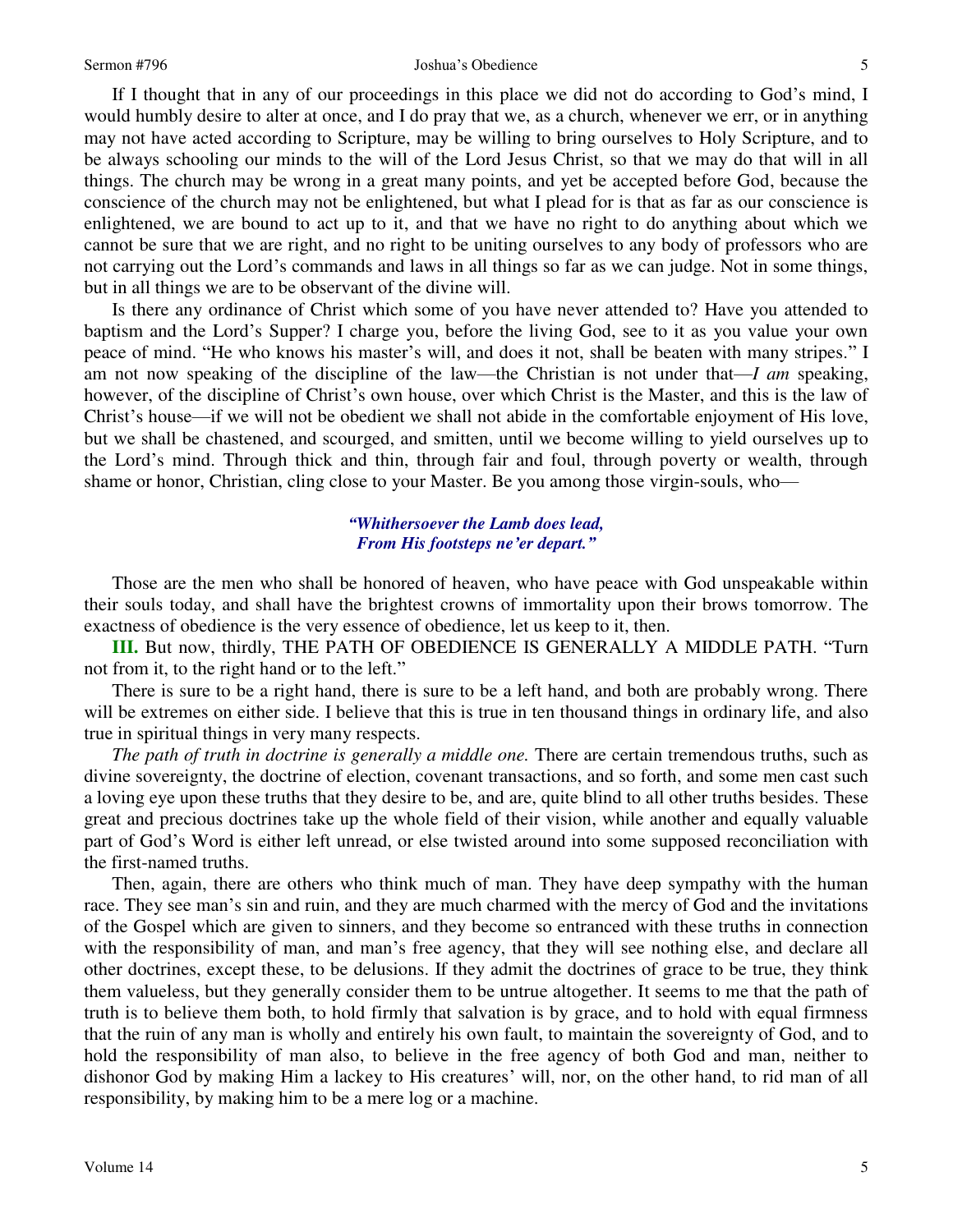Take all that is in the Bible, dear friends, to be true. Never be afraid of any text that is written by the sacred pen. Dear brethren, when you turn the pages over, I do hope you never feel as if you wish that any verse could be altered, I trust you never desire that any text might be amended so as to read a little more Calvinistic, or a little more like the teaching of Arminius. Always stand to it that your creed must bend to the Bible, and not the Bible to your creed, and dare to be a little inconsistent with yourselves, if need be, sooner than be inconsistent with God's revealed truth. You will find the path of duty there, I think, to be neither to the right hand nor to the left.

So I think it is in another respect, in which the tendency is to one of two extremes. Some people say of *ministers*, "These are God's priests, they can distribute grace to us." Others cry out, "No, they do not, and cannot, we are all equally able to dispense the truth, we need none to instruct us, we are all of us to be pastors, or rather, to be sheepish enough to think we are." Now, there, I think, the safe path lies between the two. The minister is no priest, but still, God does enable some men by His Spirit to teach others. He does raise up pastors after His own heart. We will magnify the office, but we will not magnify it too much. We will not suffer any to speak against it, for we believe it to be a God-sent gift. On the other hand, we will not slavishly prostrate ourselves before any man, however gifted he may be.

You will notice, in connection *with the ordinances of God's house,* one extreme about sacraments is that they are channels grace. Baptism and the Lord's Supper are saving ordinances, according to certain ignorant people. The opposite extreme is to leave ordinances alone altogether, and to say there is nothing in them, and that it is of no use to attend to them. Surely the proper thing is to believe that, as acts of obedience, they are acceptable to God, and as signs and tokens of great spiritual truths, they are instructive and edifying to the saints, and therefore not to be neglected. In this matter, I would have you "turn neither to the right hand nor to the left."

So, too, I think it should be *in our general conduct.* With regard, for instance, to our words, the course of speech generally is, on the one hand to say too much, or on the other hand to say too little, to be silent when the wicked are before us, or else to be rash with our lips and betray a good cause through our rashness in defending it. There is a time to speak, and there is a time to be silent, and he who judges well will mark his opportunities and take the middle course. He will neither be garrulous with advice that is not required, nor will he be cowardly and dumb when he ought to bear testimony for his Master.

The same holds good with regard to zeal. We have some abroad nowadays whose heads are very hot. They will be doing this, and that, and I know not what besides, all in the twinkling of an eye. They talk as if they would turn the world upside down, while it is their own brains that need first to be turned into a right condition. They foment revivals, but not revivals such as we would approve of—their revivals are blown up like bladders with mere human excitement and playing upon men's passions, and this brings true zeal into contempt. Theirs is a fire which burns down the house instead of burning in the grate and warming the household. But shall we therefore not be zealous? God forbid! Shall we fall into the opposite extreme of those who fold their arms and say, "Why make this noise? God will do His own work, things will go well enough, let us be quiet, let us sleep as do others"?

Brethren, there is a middle course of true, sensible, prudent zeal—adhering to the truth and never believing that people can be converted by lies, however earnestly bawled into their ears, walking within the bounds of God's truth, and being persuaded that the best seed to sow is that which God puts into the basket of His Word, and that sinners are not to be saved by rash statements nor by extravagant declamation, but that they are brought to Christ, as they were of old, by the simple telling out of the story of the cross affectionately, and by the power of the Holy Ghost sent down from heaven. Here, again, "turn neither to the right hand nor to the left."

Beloved, this is a point we must take care to observe *in the matter of our confidences.* Neither to the right hand nor to the left must the Christian turn, with regard to the reliance of his soul, in the matter of his eternal salvation. "None but Jesus" must be the constant watchword of our spirit. Some will call us in this direction, and some in that. The wrecker's beacons would entice us upon the rocks in a thousand directions, but let us steer by the sun or by the polestar, and not trust to the treacherous guides of human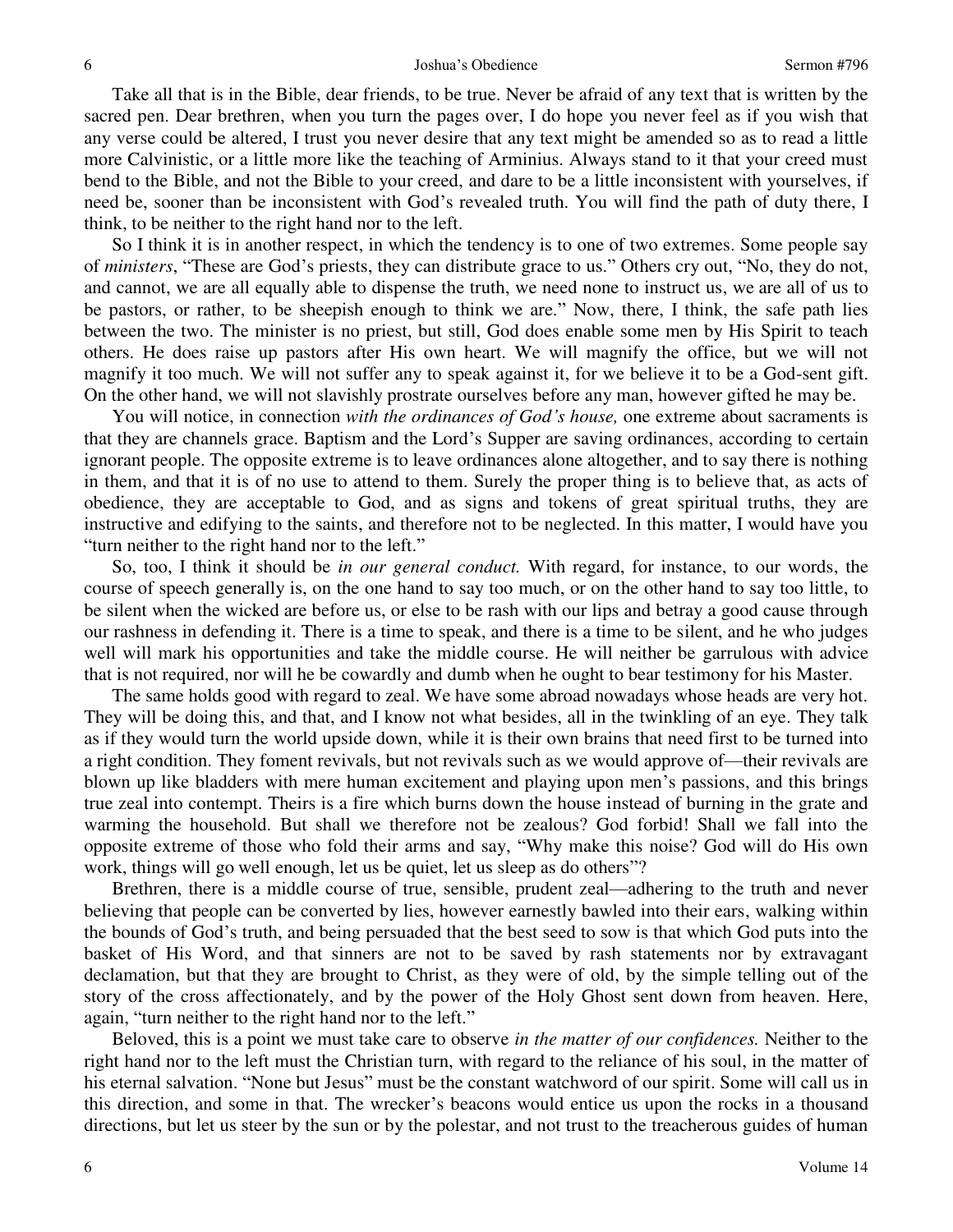fancy. Keep close to this, that "other foundation can no man lay than that which is laid, Jesus Christ the righteous." Rest in the finished work of the Lord Jesus, and put all your reliance upon Him as crucified, risen, and pleading for His people. Settle it in your hearts that you are not to be led away from Jesus—

> *"Should all the forms that men devise, Assault my faith with treacherous art, I'd call them vanity and lies, And bind the Gospel to my heart."*

So in *the matter of faith itself,* let us keep the middle place. Let us not be as some are presumptuous, and refusing to examine themselves, declaring that they must be right. Let us remember that—

> *"He who never doubted of his state, He may—perhaps he may too late."*

Let us not fall, on the other side, into constant doubting, imagining that we never can be fully assured, but must always be raising the question—

> *"'Tis a point I long to know, Oft it causes anxious thought; Do I love the Lord or no? Am I His, or am I not?"*

Let us ask God to guide us into the middle path, wherein we can say, "I know whom I have believed, and am persuaded that He is able to keep that which I have committed unto Him until that day," careful, watchful, prayerful, as much as if our salvation depended upon our own vigilance, relying upon the sure promise and the immutable oath, knowing that we stand in Christ, and not in ourselves, and are kept by the mighty God of Jacob, and not by any power of our own. This middle path, wherein we turn not to the right hand of presumption, nor to the left hand of unbelief, is the path which God would have us tread.

 This rule, too, for I might continue to apply it in scores of ways, will *also hold good with you in your daily life in the matter of your general cheerfulness or otherwise.* Some people never smile. Dear souls! They pull the blinds down on Sunday. They are sorry that the flowers are so beautiful, and think that they ought to have been whitewashed, they almost believe that if the garden beds were of a little more serious color, it would be advisable. I have known some, and some whom I very greatly respect, talk in this way. One good brother, whose shoe-latchet I am not worthy to unloose, said, on one occasion, that when he went up the Rhine, he never looked at the rocks, or the old castles, or the flowing river, he was so taken up with other things! Why, to me nature is a looking-glass in which I see the face of God. I delight to gaze abroad, and—

### *"Look through nature up to nature's God."*

But that was all unholiness to him. I confess I do not understand that kind of thing, I have no sympathy with those who look upon this material world us though it were a very wicked place, and as if there were here no trace whatever of the divine hand, and no proofs of the divine wisdom, nor manifestations of the divine care. I think we may delight ourselves in the works of God, and find much pleasure therein, and get much advanced towards God Himself by considering His works.

That to which I have thus referred is one extreme. There are others who are all froth and levity, who profess to be Christians, and yet cannot live without the same amusements as worldlings, must be now at this party, and then at that, never comfortable unless they are making jokes, and following after all the levities and frivolities of the world. Ah! the first is a pardonable weakness in which there is much that is

7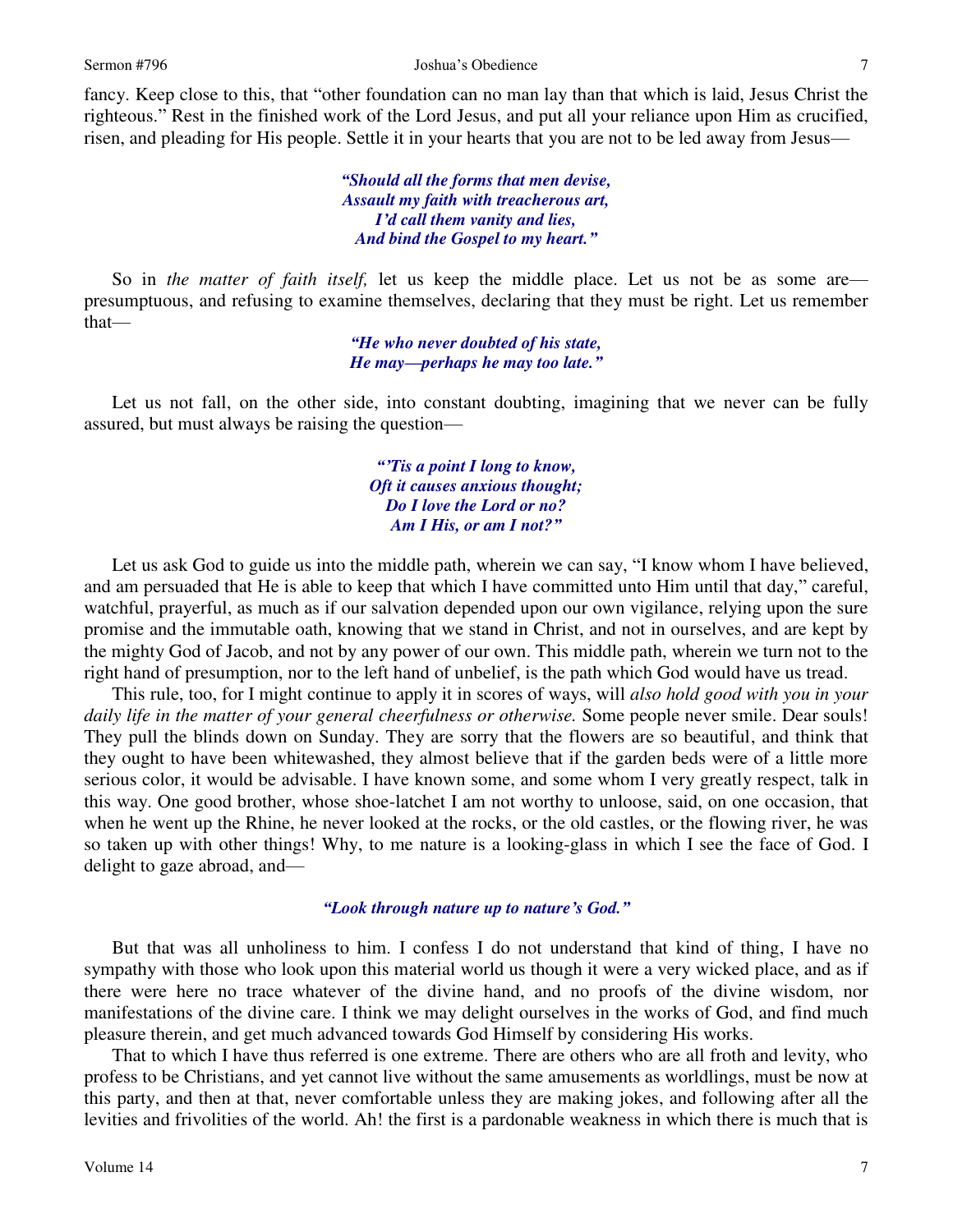commendable, but this is a detestable one, of which I can say nothing that is good. The Christian, I think, should steer between the two. He should be cheerful, but not frivolous. He should be sustained and happy under all circumstances, have a friendly and a kindly word for all, and be a man among men as the Savior was, willing to sit at the banquet, and to feast and rejoice with those that rejoice, but still heavenly-minded in it all, feeling that a joy in which he cannot have Christ with him is no joy, and that places of amusement where he cannot take his Lord with him are no places of amusement, but scenes of misery to him. He should be constantly cheerful, happy, and rejoicing, and yet at the same time he should have a deep solemnity of spirit which removes far from him everything that is sacrilegiously light and trifling.

By the same rule *arrange your business.* Some men in business act in such a way that from morning till night they can think of nothing but business. I have had to mourn over some Christians who, when they have had enough, did not know it—when they were doing as much as they could do with health to their souls, and had no more need of gain, yet they must needs launch out into something else that would take away all opportunities of serving God's cause, and all time for reflection and thought, and that would thus bring barrenness and leanness into their souls.

Others we have to complain of, who do not work enough at their callings. They are at a sermon when they ought to be behind the counter, or they are enjoying a prayer meeting when they ought to be mending their husbands' stockings. They go out preaching in the villages when they had better be earning money to pay their creditors. There are extremes, but the true Christian is diligent in business, and is also fervent in spirit, seeking to combine the two. The believer should be like one of old, "a just man and devout," not having one duty smeared with the blood of another duty. Having a due proportion of all the graces, he seeks in his life to follow out his calling as a man, as a parent, as a member of the church, or whatever else he may be.

**IV.** Now we shall close, and our last remark is, that THE PATH OF RIGHT IS THE PATH OF TRUE PROSPERITY.

Observe, the last paragraph of the text, "That you may prosper whithersoever you go." Let no man be deceived with the idea that if he carries out the right, by God's grace he will prosper in this world as the *consequence*. It is very likely that, for a time at least, his conscientiousness will stand in the way of his prosperity. God does not invariably make the doing of the right to be the means of pecuniary gain to us. On the contrary, it frequently happens that for a time men are great losers by their obedience to Christ. But the Scripture always speaks to us of the long run, it sums up the whole of life—there it promises true riches. If you would prosper, keep close to the Word of God, and to your conscience, and you shall have the best prosperity. You will not see it in a week, nor a month, nor a year, but you shall enjoy it ere long. Hundreds have I seen, and I speak within bounds when I speak of that number, who in different times of dilemma have waited upon me, and asked my advice as to what they should do.

Now, brethren, I have almost always noticed that those persons who temporize, or attempt to find a policy of going between, and doing as little wrong as possible, but still just a little, always blunder out of one ditch into another, and their whole life is a life of compromises, of sins, and of miseries, if they do get to heaven, they go there slipshod, and with thorns piercing their feet all the way.

But I have noticed others who have come right straight out, and rent away the cords which entangled them, and have said, "I will do the right, if I die for it," and though they have had to suffer (I could mention some cases where they have suffered for years, very much to the sorrow of him who gave them the advice upon which they acted, not because he regretted giving them the advice, but regretted that they had to suffer), yet always there has been a turn somewhere or other, and by and by they have had to say, "I thank God after all, notwithstanding all my crosses and losses, that I was led to be faithful to my convictions, for I am a happier man, if not a richer man."

In some cases they have absolutely been richer men, for after all, even in this world, "honesty *is* the best policy." It is a very low way of looking at it, but right and righteousness do in the end, in the long run, get the respect and the esteem of men. The thief, though he takes a short way to get rich, yet takes

8